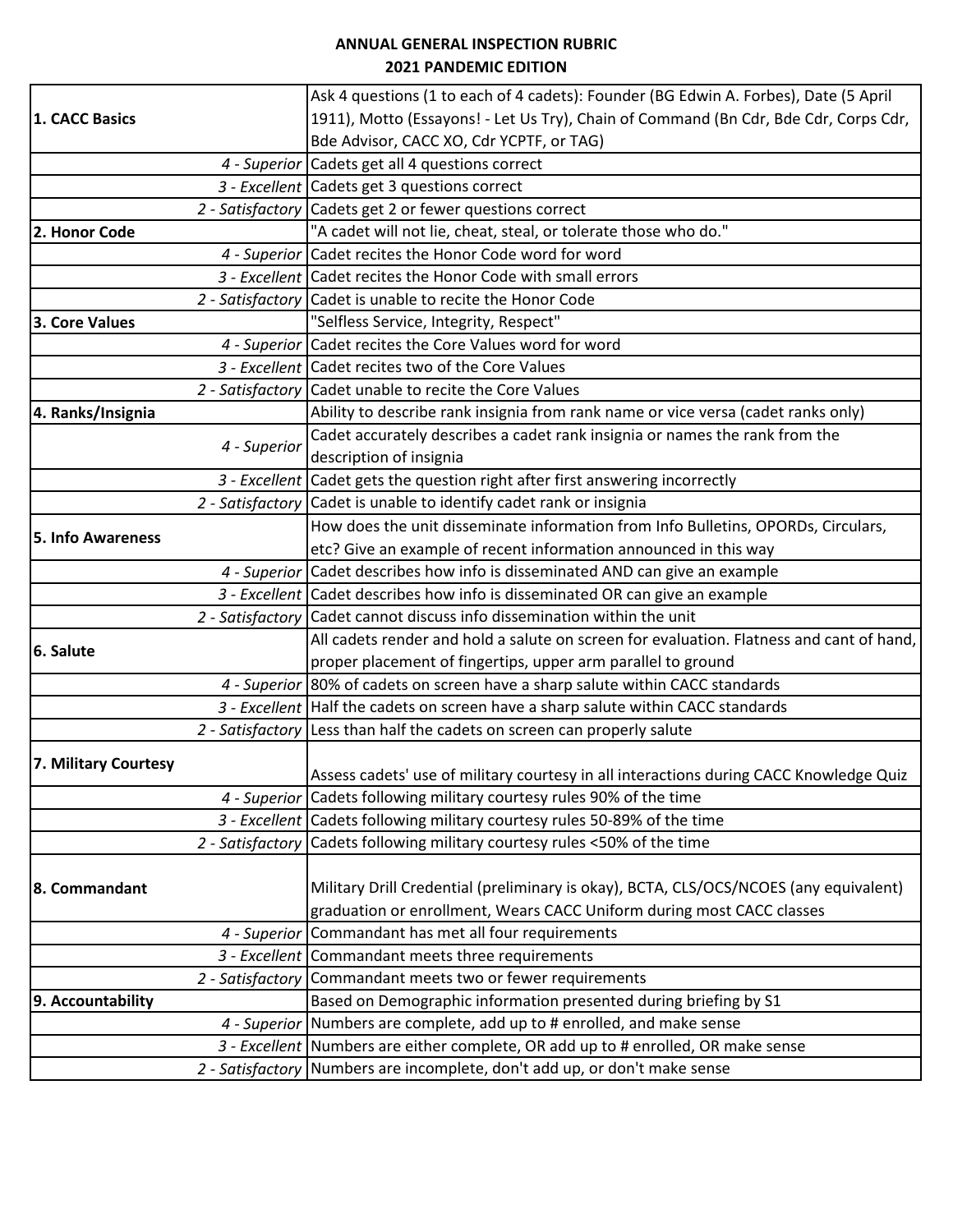## **ANNUAL GENERAL INSPECTION RUBRIC 2021 PANDEMIC EDITION**

| 10. Awards                        | Based off the 14 awards listed on the PowerPoint slide in the Bn Staff Briefing:                                                                                                   |
|-----------------------------------|------------------------------------------------------------------------------------------------------------------------------------------------------------------------------------|
| 4 - Superior                      | Battalion has awarded 7 (HS), 5(MS) of the 14 awards since FEB 2020 (to all eligible<br>cadets)                                                                                    |
| 3 - Excellent                     | Battalion has awarded 6(HS), 4(MS) of the 14 awards since FEB 2020 (to all eligible<br>cadets)                                                                                     |
| 2 - Satisfactory                  | Battalion has awarded fewer than 6(HS), 4(MS) of the 14 awards to cadets since FEB<br>2020                                                                                         |
| 11. Orders/PO                     | Orders and Permanent Orders for personnel actions. Provide a file of orders published<br>by the unit since FEB 2020. Query appointments, promotions, awards from staff<br>present. |
| 4 - Superior                      | Battalion has published Orders and Permanent Orders for 75% of personnel actions<br>checked                                                                                        |
| 3 - Excellent                     | Battalion has published Orders and Permanent Orders for 50% of personnel actions<br>checked                                                                                        |
| 2 - Satisfactory                  | Battalion has published fewer than 50% of required Orders/POs for personnel actions<br>checked                                                                                     |
| 12. Form 13s                      | Provide a file of Form 13s. Check records on cadets present (rank, duty position,<br>awards, personal data)                                                                        |
|                                   | 4 - Superior Rank, duty position, awards, personal data is correct for every cadet checked                                                                                         |
|                                   | 3 - Excellent Rank, duty position, awards, personal data is correct for half the cadets checked                                                                                    |
| 2 - Satisfactory                  | Rank, duty position, awards, personal data is correct forless than half the cadets<br>checked                                                                                      |
| <b>13. SARs</b>                   | Based off SAR Report provided by HQ CACC                                                                                                                                           |
|                                   | 4 - Superior   All SARs have been submitted on time and show number of cadets enrolled                                                                                             |
| 3 - Excellent                     | 75% of SARs have been submitted, not necessarily on time, number of cadets enrolled<br>is shown                                                                                    |
| 2 - Satisfactory                  | Fewer than 75% of SARs have been submitted or number cadets enrolled shown is 0                                                                                                    |
| 14. Supply Accountability         | Looks at Property Book, Inventories                                                                                                                                                |
|                                   | 4 - Superior Unit is maintaining Property Book AND conducting inventories                                                                                                          |
|                                   | 3 - Excellent Unit is maintaining Property Book but hasn't conducted inventories                                                                                                   |
|                                   | 2 - Satisfactory Unit hasn't maintained Property Book or conducted inventories                                                                                                     |
| 15. Uniforms                      |                                                                                                                                                                                    |
|                                   | 4 - Superior Unit has issued uniforms to 50% or more of the enrolled cadets                                                                                                        |
|                                   | 3 - Excellent Unit has issued uniforms to 25% or more of the enrolled cadets                                                                                                       |
| 2 - Satisfactory                  | Unit has not been able to issue uniforms due to the Pandemic                                                                                                                       |
| 16.Community Service (double pts) | Looks at participation in Community Service by cadets                                                                                                                              |
| 4 - Superior                      | Unit Log shows 40%(HS), 25%(MS) of cadets participating in some type of community<br>service                                                                                       |
| 3 - Excellent                     | Unit Log shows 25%(HS), 10%(MS) of cadets participating in some type of community<br>service                                                                                       |
|                                   | 2 - Satisfactory Cadets have not participated in Community Service due to the Pandemic                                                                                             |